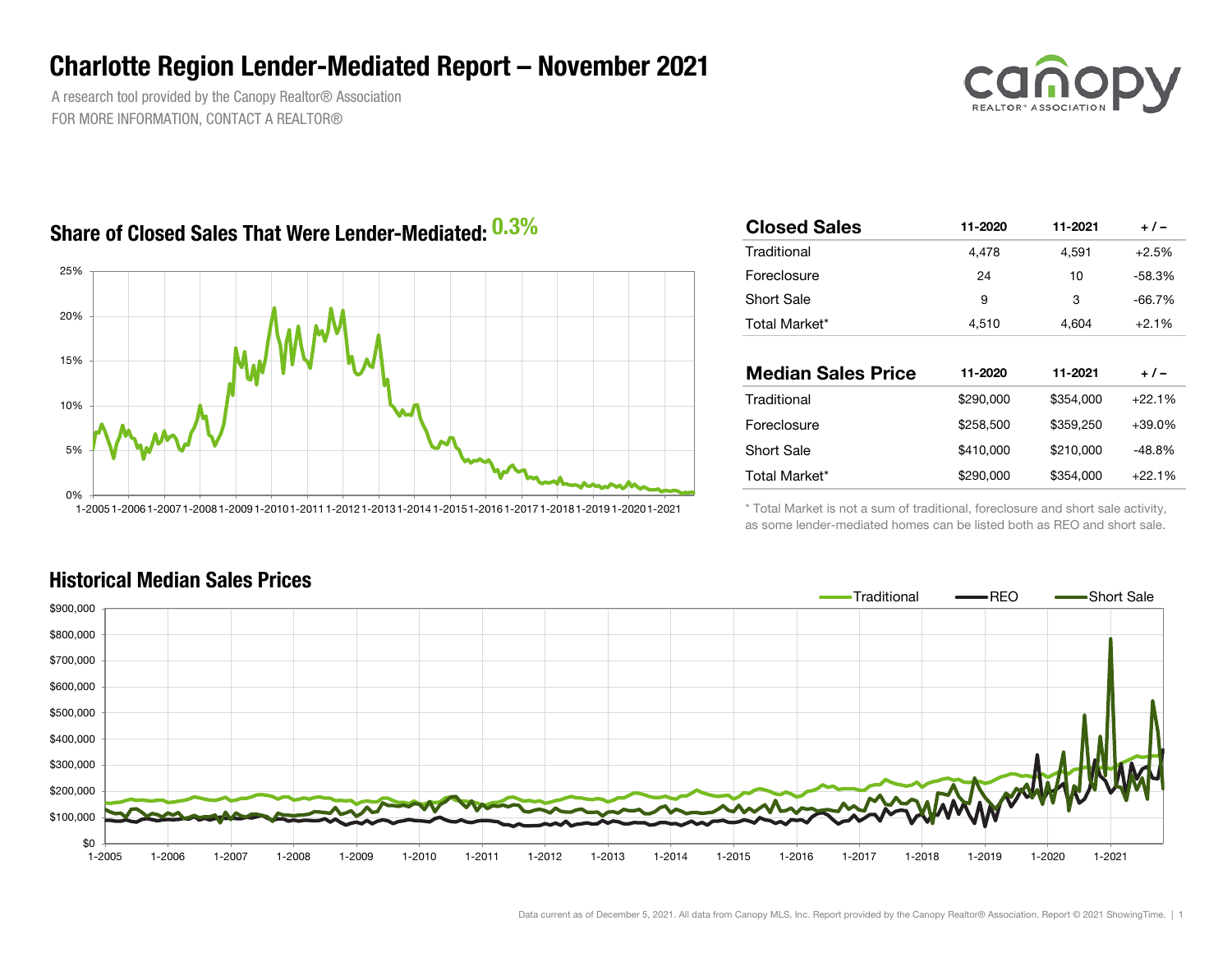## Charlotte Region Lender-Mediated Report – Activity by County

A research tool provided by the Canopy Realtor® Association FOR MORE INFORMATION, CONTACT A REALTOR®



|                         | Inventory<br><b>Current Month</b> |                            |                                         | <b>Closed Sales</b><br>Last 12 Months |                 |              |                        |           |           | <b>Median Sales Price</b><br>For the 12 Months Ending |           | <b>Average Sales Price</b><br>For the 12 Months Ending |           |                        |          |                               |           |          |
|-------------------------|-----------------------------------|----------------------------|-----------------------------------------|---------------------------------------|-----------------|--------------|------------------------|-----------|-----------|-------------------------------------------------------|-----------|--------------------------------------------------------|-----------|------------------------|----------|-------------------------------|-----------|----------|
|                         |                                   |                            |                                         |                                       |                 | 11-2020      | 11-2021                | $+/-$     | 11-2020   | 11-2021                                               | $+/-$     | 11-2020                                                | 11-2021   | $+/-$                  | 11-2020  | 11-2021                       | $+/-$     |          |
| <b>November 2021</b>    | <b>Total</b>                      | Lender-<br><b>Mediated</b> | Lender-<br><b>Total</b><br><b>Share</b> |                                       | <b>Mediated</b> | <b>Share</b> | <b>Lender-Mediated</b> |           |           | <b>Traditional Properties</b>                         |           |                                                        |           | <b>Lender-Mediated</b> |          | <b>Traditional Properties</b> |           |          |
| <b>Charlotte Region</b> | 3,639                             | 9                          | 0.2%                                    | 59,066                                | 230             | 0.4%         | \$202,000              | \$253,200 | $+25.3%$  | \$279,900                                             | \$321,000 | $+14.7%$                                               | \$261.120 | \$319.505              | $+22.4%$ | \$332.211                     | \$382,354 | $+15.1%$ |
| Charlotte MSA           | 2,777                             | 6                          | 0.2%                                    | 49,635                                | 175             | 0.4%         | \$223,000              | \$265.000 | $+18.8%$  | \$285.000                                             | \$330,000 | $+15.8%$                                               | \$280,137 | \$340.077              | $+21.4%$ | \$338,188                     | \$391.088 | +15.6%   |
| Alexander County, NC    | 31                                | $\mathbf 0$                | 0.0%                                    | 345                                   | 5               | 1.4%         | \$21,500               | \$162,500 | $+655.8%$ | \$202,500                                             | \$217,000 | $+7.2%$                                                | \$21.500  | \$145.480              | +576.7%  | \$255.797                     | \$267,288 | $+4.5%$  |
| Anson County, NC        | 33                                | $\mathsf{O}$               | 0.0%                                    | 172                                   | $\overline{1}$  | 0.6%         | \$109,950              | \$16,000  | $-85.4%$  | \$115,500                                             | \$140,000 | $+21.2%$                                               | \$116,725 | \$16,000               | $-86.3%$ | \$125,777                     | \$170.874 | +35.9%   |
| Cabarrus County, NC     | 196                               | $\mathbf{1}$               | 0.5%                                    | 4,355                                 | 11              | 0.3%         | \$220,000              | \$305,000 | $+38.6%$  | \$265,000                                             | \$311.500 | $+17.5%$                                               | \$215,970 | \$323,545              | $+49.8%$ | \$285.691                     | \$334.938 | $+17.2%$ |
| Chester County, SC      | 42                                | 0                          | 0.0%                                    | 247                                   | 5               | 2.0%         | \$80,000               | \$70,000  | $-12.5%$  | \$168,500                                             | \$173,500 | $+3.0%$                                                | \$97,539  | \$112,910              | $+15.8%$ | \$189,075                     | \$213,237 | $+12.8%$ |
| Chesterfield County, SC | 42                                | 0                          | 0.0%                                    | 130                                   | $\overline{2}$  | 1.5%         | \$105,000              | \$126,950 | $+20.9%$  | \$146,000                                             | \$182,850 | $+25.2%$                                               | \$105,000 | \$126,950              | $+20.9%$ | \$145.991                     | \$204,500 | $+40.1%$ |
| Cleveland County, NC    | 142                               | 0                          | 0.0%                                    | 1,125                                 | 6               | 0.5%         | \$68,000               | \$102,500 | $+50.7%$  | \$165,000                                             | \$205.750 | $+24.7%$                                               | \$80,736  | \$122,833              | $+52.1%$ | \$189.369                     | \$225,986 | $+19.3%$ |
| Gaston County, NC       | 241                               | $\mathbf 0$                | 0.0%                                    | 4,455                                 | 14              | 0.3%         | \$123,000              | \$200,000 | $+62.6%$  | \$215,000                                             | \$255,000 | $+18.6%$                                               | \$164,029 | \$237,707              | $+44.9%$ | \$241,597                     | \$279,825 | $+15.8%$ |
| Iredell County, NC      | 326                               | $\overline{1}$             | 0.3%                                    | 4,210                                 | 17              | 0.4%         | \$203,000              | \$286.250 | $+41.0%$  | \$294,000                                             | \$335,000 | $+13.9%$                                               | \$256,073 | \$353.934              | $+38.2%$ | \$371,681                     | \$416.494 | $+12.1%$ |
| Lincoln County, NC      | 141                               | $\mathbf 0$                | 0.0%                                    | 1,901                                 | $\overline{7}$  | 0.4%         | \$118,000              | \$145,500 | $+23.3%$  | \$305,000                                             | \$343,972 | $+12.8%$                                               | \$181,375 | \$287,500              | $+58.5%$ | \$348,691                     | \$389.184 | $+11.6%$ |
| Mecklenburg County, NC  | 1,226                             | 3                          | 0.2%                                    | 23,208                                | 70              | 0.3%         | \$275,000              | \$281,000 | $+2.2%$   | \$297.000                                             | \$350,000 | $+17.8%$                                               | \$342,999 | \$399,245              | $+16.4%$ | \$371.112                     | \$433.932 | $+16.9%$ |
| Montgomery County, NC   | 61                                | $\overline{1}$             | 1.6%                                    | 393                                   | 3               | 0.8%         | \$642,500              | \$35,000  | $-94.6%$  | \$175,000                                             | \$165,000 | $-5.7%$                                                | \$646,340 | \$38,667               | $-94.0%$ | \$259.112                     | \$282,264 | $+8.9%$  |
| Rowan County, NC        | 177                               | $\mathsf{O}$               | 0.0%                                    | 2,253                                 | 8               | 0.4%         | \$125,250              | \$163.450 | $+30.5%$  | \$189,900                                             | \$220,000 | $+15.9%$                                               | \$148,572 | \$193,310              | $+30.1%$ | \$209.125                     | \$243.615 | $+16.5%$ |
| Stanly County, NC       | 70                                | $\mathbf 0$                | 0.0%                                    | 941                                   | $\overline{7}$  | 0.7%         | \$97,090               | \$184,500 | $+90.0%$  | \$190,000                                             | \$223,000 | $+17.4%$                                               | \$134,759 | \$233,829              | $+73.5%$ | \$216,007                     | \$253,295 | $+17.3%$ |
| Union County, NC        | 259                               | $\overline{1}$             | 0.4%                                    | 5,009                                 | 21              | 0.4%         | \$340,000              | \$355,000 | $+4.4%$   | \$333,290                                             | \$375,000 | $+12.5%$                                               | \$418,497 | \$353,426              | $-15.5%$ | \$390,167                     | \$450,944 | $+15.6%$ |
| Lancaster County, SC    | 136                               | $\mathbf{1}$               | 0.7%                                    | 2,215                                 | $\overline{7}$  | 0.3%         | \$163,000              | \$306,000 | $+87.7%$  | \$325,000                                             | \$360,000 | $+10.8%$                                               | \$186,932 | \$277,052              | $+48.2%$ | \$328,553                     | \$372,790 | $+13.5%$ |
| York County, SC         | 353                               | 0                          | 0.0%                                    | 5,971                                 | 32              | 0.5%         | \$261.500              | \$272,500 | $+4.2%$   | \$285,000                                             | \$325,000 | $+14.0%$                                               | \$297,822 | \$351,680              | $+18.1%$ | \$320,196                     | \$368.123 | $+15.0%$ |

Explanation of Methodology: A listed property is considered to be "lender-mediated" when any of the following is included within the Canopy MLS, Inc. listing: The "Special Conditions" field notes "In Foreclosure Process," "REO/Lender Owned," "Short Sale/Subject to Lender Approval," "HUD" or "VA;" or when any of the following or substantially similar terms are included in any of the remarks fields: bank owned, bankowned, foreclos, forclos, reo, hud acquire, hud-acquire, corporate owned, corporate-owned, corp owned, corp. owned, corp-owned or corp owner. In addition, a listed property is considered to be a "foreclosure" specifically when the "Special Conditions" field contains "REO" or "Lender Owned" or "HUD" or "VA;" and a listed property is considered to be a "short sale" specifically when the "Special Conditions" field contains "Short Sale" or "Subject to Lender Approval." This list may be adjusted at any time.

A listed property is considered to be "traditional" when the "Special Conditions" field is not marked or indicates "None" or if any of the following or substantially similar terms are included in any of the remarks fields: not a foreclosure, not a forclosure, no foreclosure, no forclosure, not foreclosure, not forclosure, not forclosure, not a short sale, not a short-sale, not a short-sale, not short sale, not shortsale, not shortsal shortsale, no short-sale, not a bank, not bank, no bank, tired of short sale, tired of short-sale, tired of foreclosure or tired of forclosure. This list may be adjusted at any time.

This report provides a representative look at lender-mediated sales activity in the Canopy MLS, Inc. market, and in comparison to traditional sales activity. The information above is based upon data reported by Canopy MLS, Inc. This representation is based in whole or in part on data supplied by the participants in Canopy MLS, Inc. Neither the participants, nor their respective boards of Realtors® or Canopy MLS, Inc. guarantees or are in any way responsible for its accuracy. Any market data maintained by Canopy MLS, Inc. does not include information on listings not published at the request of the seller, listings of brokers who are not members of Canopy MLS, Inc., unlisted properties, etc. Data must be verified by the user.